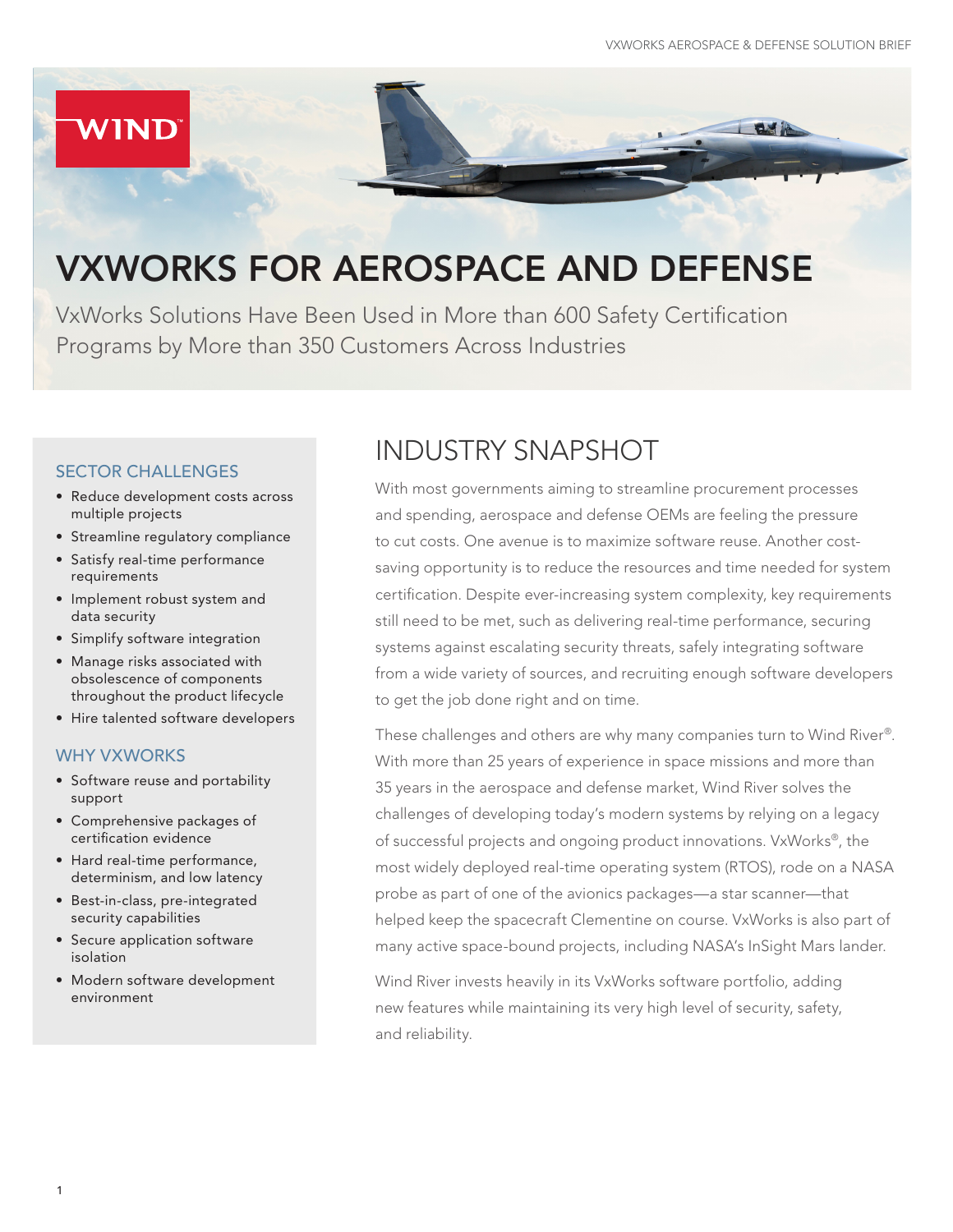

*Figure 1. VxWorks: The number-one commercially deployed RTOS* 

## VXWORKS: PIVOTAL TO SUCCESS

#### Save Money by Protecting Software Investments

One of the biggest investments in most aerospace and defense systems is in application software, so finding ways to reuse it in future systems can significantly reduce development costs. To maximize portability, VxWorks is designed to be backward compatible; therefore, the latest version is capable of running applications written for earlier releases.

#### Streamline Certification with Pre-certified RTOS

Using a pre-certified RTOS can significantly reduce the effort and cost to certify safety-critical applications running on avionics and defense systems. Likewise, VxWorks Cert Edition provides all the information needed to obtain a range of certifications, including EN 50128, IEC 61508 SIL 3, ISO 26262 ASIL-D, DO-178C DAL A, ED-12C, and IEC 62304. When using a subset of the VxWorks code base, developers can easily run validation and obtain proof of test, giving them certification evidence. VxWorks Cert Edition also includes expanded support

for ARINC 653 (Part 1, Supplement 4; Part 2, Supplement 3), extended services, symmetric multiprocessing (SMP) guests, and FACE™ 3.0 for the safety base and security profiles.

#### Deliver Proven Real-Time Performance

Real-time performance is crucial for safety-critical systems, such as a digitally connected aircraft that requires deterministic and low-latency performance. Leading the industry in this area for more than 25 years, Wind River has provided NASA with the most proven software platform to bring dozens of unmanned systems to space. VxWorks has been certified in more than 600 safety programs and more than 100 civilian and military aircraft, demonstrating the performance, determinism, reliability, safety, and security capabilities needed to satisfy the highest standards for mission-critical systems.

In addition, VxWorks has enhanced real-time features for the Portable Operating System Interface (POSIX®), Precision Time Protocol (PTP), and Time-Sensitive Networking (TSN).

#### Protect Systems and Data from Boot-Up to Shutdown

Digitally connected systems increase the risk of malicious hacking, requiring avionics and defense OEMs to carefully consider system and data security at various product life phases, including design, testing, and ongoing maintenance. Designed with comprehensive, built-in security capabilities, VxWorks safeguards devices and data during boot-up, app execution, data transmission, idle, and power down. Developers can implement protection at every stage of operation by taking advantage of secure boot, data encryption, kernel hardening, updated OpenSSL, enhanced Trusted Platform Module (TPM2), trusted software stacks TSS, tools for optimizing security, and many other features.